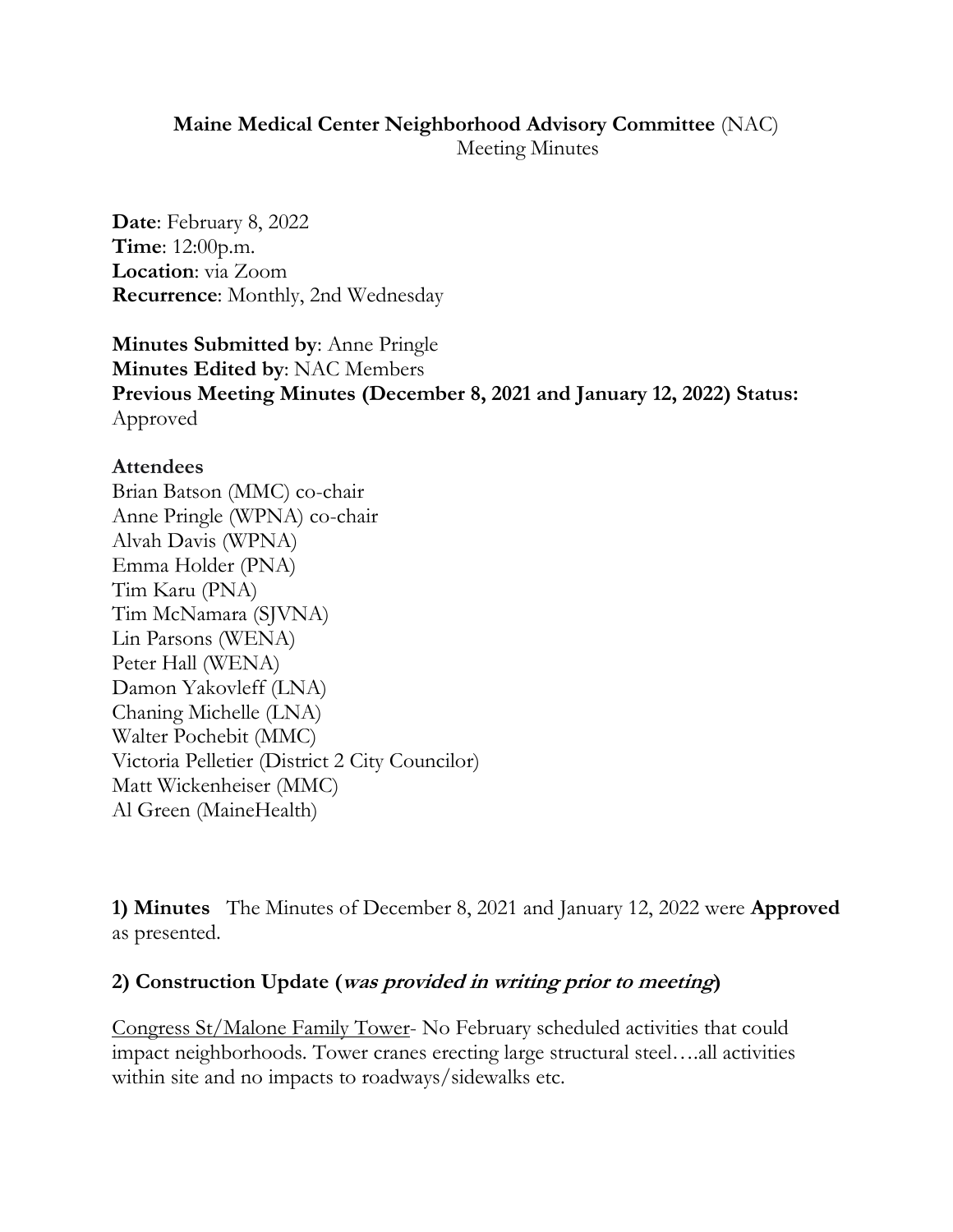Pizza Villa wall – Expect permit by end of the month. Contractor may erect staging in anticipation of permit while install crew are available. Perimeter chain link/security fence will remain in place…additionally once installed, staging will have 8'-0 high plywood around perimeter to keep anyone from accessing and "camping out" etc.

Greyhound/Food Pantry – Permit review continues. Architect met with city permitting department January 11. City asked for additional design documents and clarifications …currently under review.

Recuperative Services Project/Gilman & Congress – Renovations continue…June/July completion schedule remains unchanged.

Discussion Summary: A question was raised as to when the Gilman Street parking will be restored: answer, by the end of this week. Is there a month-by-month schedule for the Tower Project? Answer: no, the work will be status quo until midsummer, with little impact, no road closures, no pedestrian pathway detours. The project is schedule to be completed by late 2023 or early 2024.

Action to be taken: None

# **3) MMC Update**

Recuperative Care Center is expected be complete by June/July, three subcommittees are working on detail. SJVNA seeking to provide input during the planning process.

Pizza Villa There were three housing units, all were vacated, but one former tenant has moved back in without approval. Efforts are being made to find him safe housing.

Gilman Block There are no current plans, but the intent is to involve the neighborhoods as a plan begins to emerge.

Greyhound Building Update noted above.

Thomas/Chisholm Houses under contract, with a confidentiality agreement.

Covid See the light at the end of the tunnel. Covid census down from 125 to 50. MCC is experiencing the same workforce challenges as other businesses. Using traveling nurses and the National Guard to ease staffing pressures.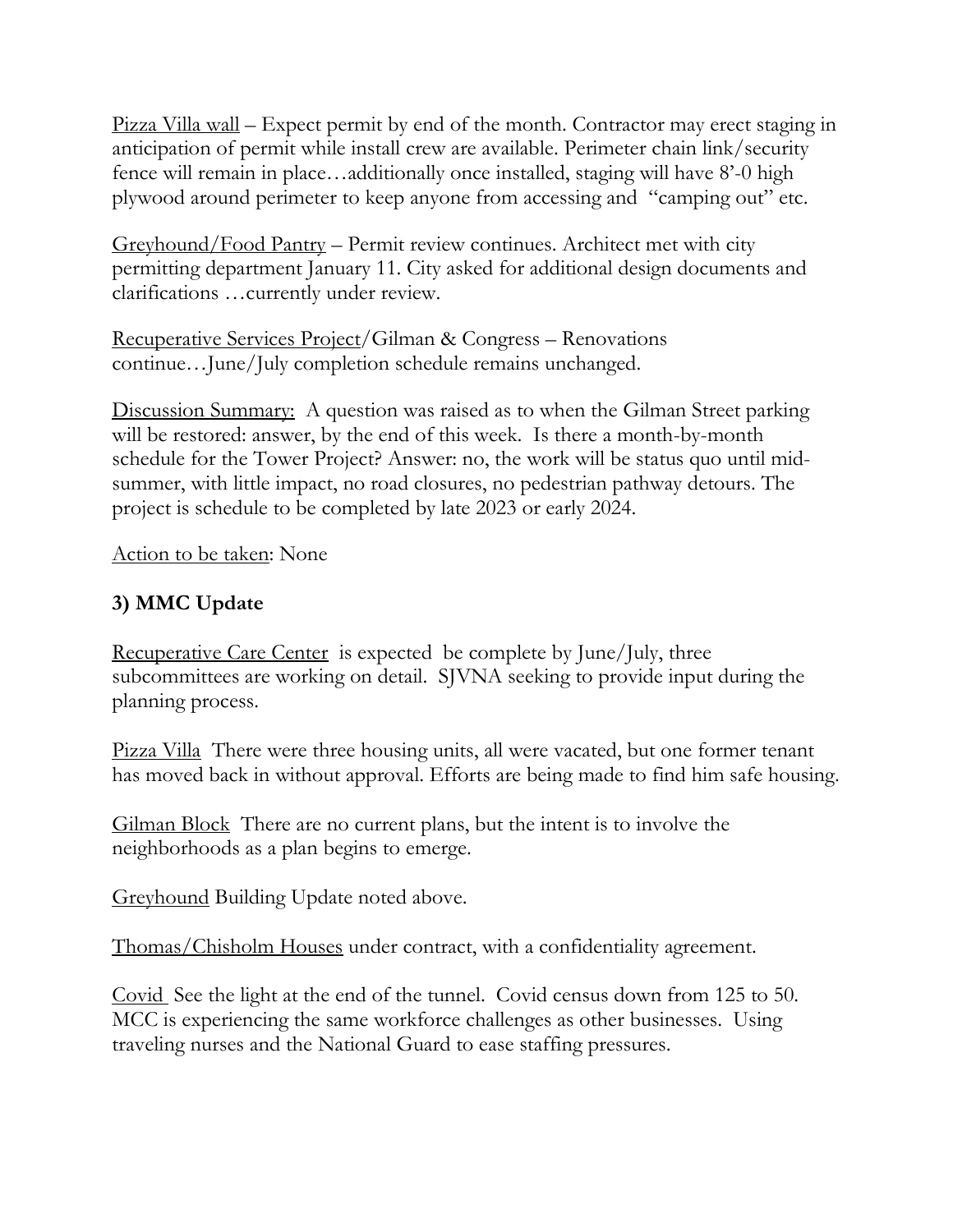Discussion Summary: Interest was expressed about the status of the unauthorized tenant. As noted, efforts are being made to secure safe housing.

## Action to be taken: None

**4) Greyhound Wall Mural** MMC would like reaction to the idea of establishing a subcommittee, chaired by Tim McNamara of SJVNA (at least initially) and including NAC members and interested neighborhood residents, artists. The subcommittee would develop a process for soliciting design proposals, perhaps with the advice of Dina Minot of Creative Portland. Nell Donaldson expressed a willingness to help with this process. Once a process is defined, the subcommittee will report back to the full NAC. NAC members Peter Hall and Chaning Michele offered to serve on the subcommittee. MMC will develop and share its financial contribution to the mural cost.

Discussion Summary: The NAC welcomed the suggested process. Mention was made of MMC interest in wall themes; the hospital just wants to assure that there will be no themes that might reflect badly on the institution. The new wall will be finished by early May and ready for painting. An issue was raised about snow piling up near the wall; this will be removed before work starts and new fencing will be erected around the work zone.

Action to be taken: Recruit other subcommittee members, develop a process to be reported back to the NAC.

# **5) 2022 Work Plan**

As an introduction, Co-chair Anne Pringle suggested that an Annual Work Plan would help focus consideration of issues to be addressed on an annual basis as well as topics that the group wishes to bring forward for information-sharing, education, etc. She suggested, based experience with another such group, that only one or two issues be scheduled for each meeting, to assure adequate time for discussion of those issues and time to discuss other issues such as construction and MMC updates, as well as new business.

Discussion Summary: Examples provided were discussed, items were added, and a timeline was established for some issues. Regarding the TDM Plan (Transportation Demand Management), it was reported that Bruce Hyman at the City is developing a template for all required TDMs, to be finalized soon, and it is expected that the Annual MMC TDM report will be available by mid-summer. A new Grants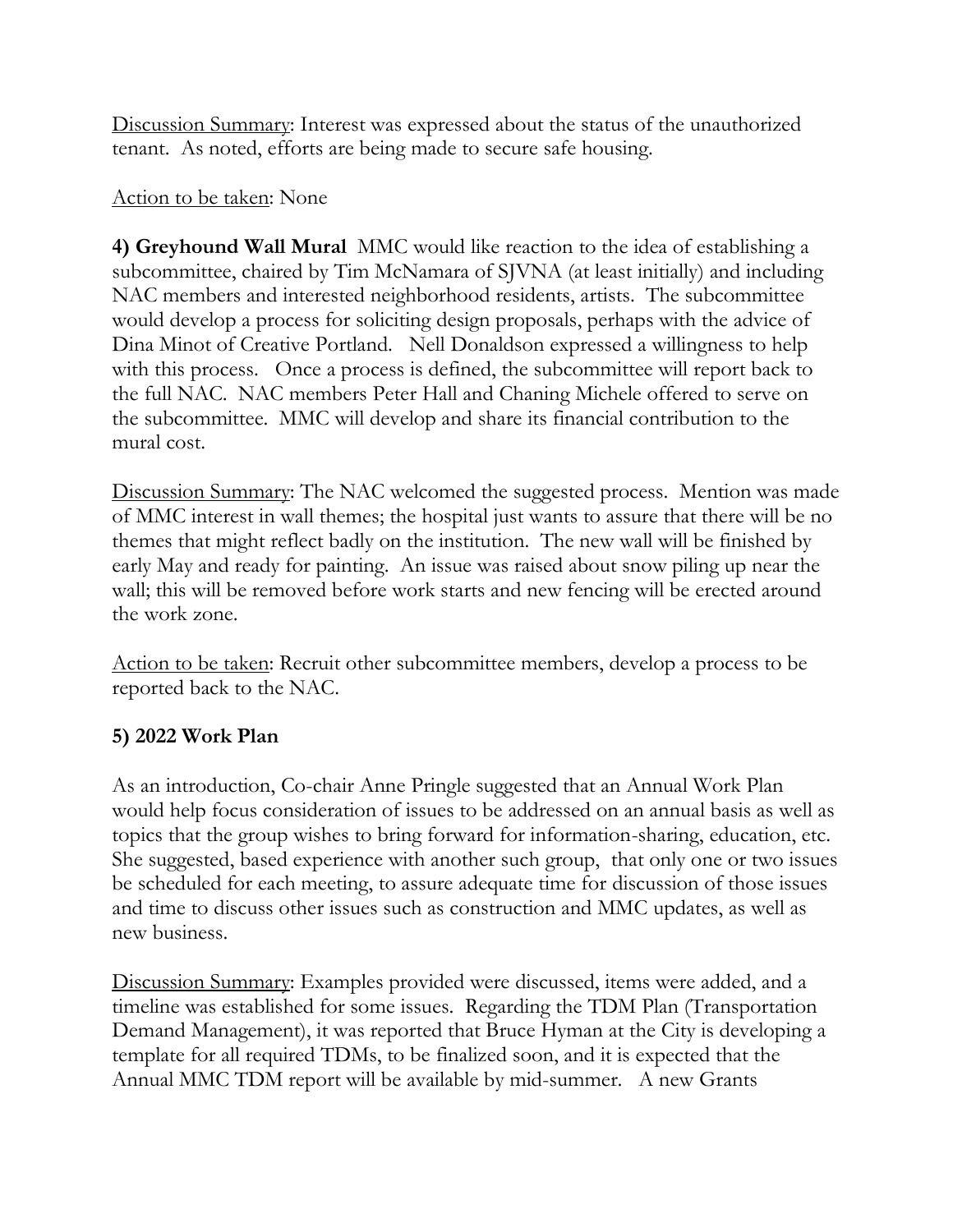Subcommittee is needed, with representatives from each neighborhood. Volunteers were: Alvah (WPNA), Emma (PNA), Damon (LNA), and Lin (WENA). SJVNA?

Action to be taken: Anne Pringle will put the suggestions raised into a Proposed 2022 Work Plan for discussion at the March meeting.

6) New Business

Tim Karu was welcomed as a new PNA rep and introduced himself: owns/operates the Wild Iris Inn, a resident of Parkside for 8 years, a Portland native, Secretary of PNA.

"Housekeeping Issues" (trash, graffiti, etc.) These should be addressed to Brian Batson, who will send them to the appropriate MMC person for follow up. If issues persist or MMC is not responsive, the issue should be brought forward to the full NAC.

WENA Grant It was reported that the grant to acquire furniture for the Community Room is on hold because of the impact of Reiche construction on space availability and also problem with access the space because of staffing shortages at Parks ad Rec., which controls the space. Suggestions of alternative spaces were made. WENA is actively discussing other ideas.

PNA Grant The two bike repair stations, funded by an MMC grant to PNA, have been shipped and are on the way to Portland DPW (per Bruce Hyman).

Next meeting: March 9, 2022 @ 12pm Submitted by: Anne Pringle On date: February 14, 2022

# **Zoom Link:**

Join Zoom Meeting <https://zoom.us/j/96265248325>

# **Acronym List:**

**CoP-** City of Portland **LNA –** Libbytown Neighborhood Association **MMC –** Maine Medical Center **NAC –** Neighborhood Advisory Committee